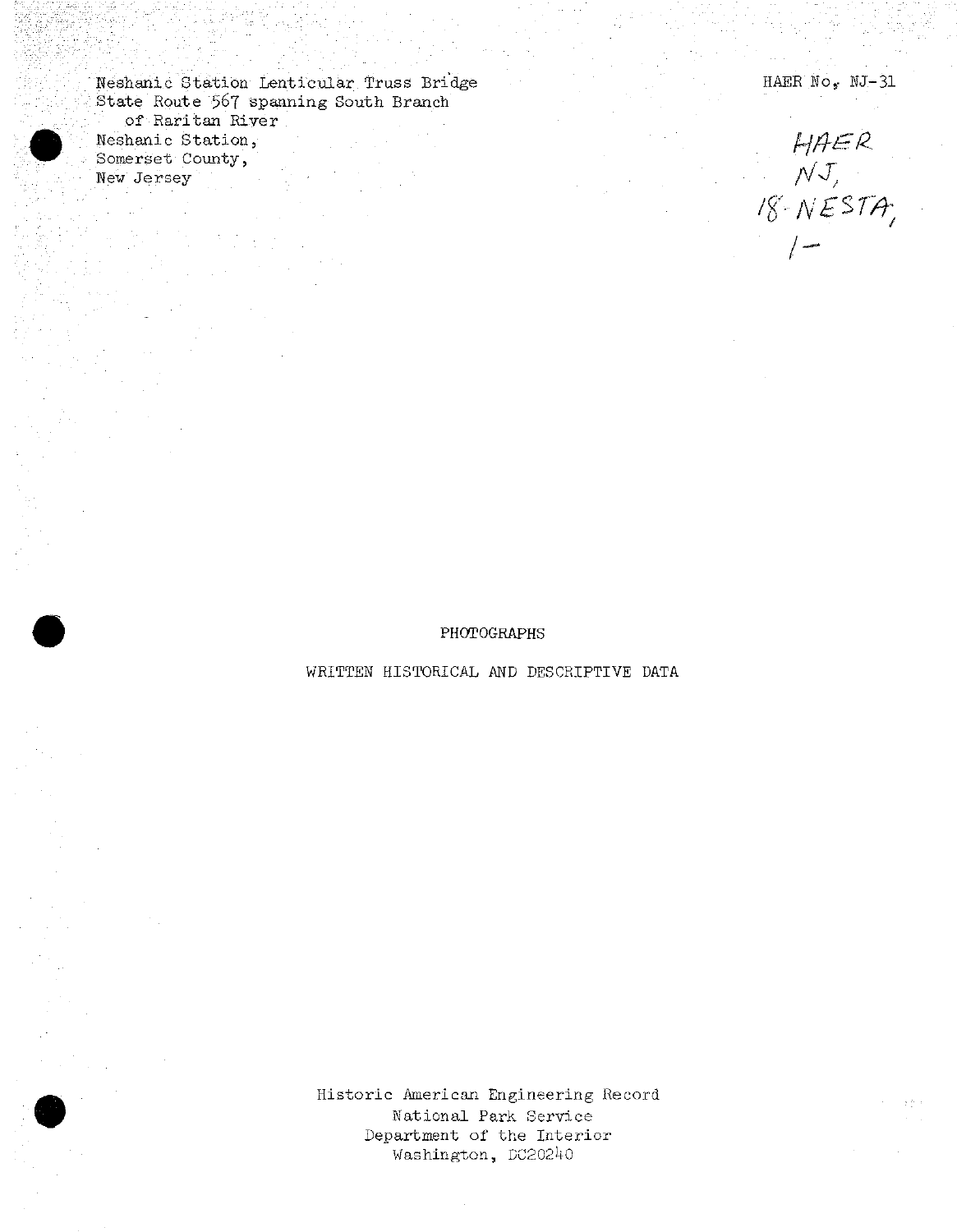NESHANIC STATION BRIDGE KAER Mo. KJ-31 (Page 1)

> HAER. MT,  $18 - NESTA$

## HISTORIC AMERICAN ENGINEERING RECORD NESHANIC STATION LENTICULAR TRUSS BRIDGE HAER No. NJ-31

1896

Location:

Spanning South Branch of Raritan River, Neshanic Station, Somerset County, New Jersey

USGS 7.5 Minute Series - Raritan, NJ UTM Coordinates: 18.523170.4484050

Dates of Construction:

Engineer/Builder:

Present Owner:

**\*\*3E** Present Use:

Significance:

William 0. Douglas, patentee  $(1878)$ ; Berlin Iron Bridge Company of East Berlin, Connecticut, builder.

Somerset County Board of Freeholders County Office Ruilding Somerville, New Jersey O8876

Bridge to he rehabilitated to vehicular use  $(H-15$  loadings).

Neshanic Station Lenticular Truss Bridge is significant because it was built by a prominent 19th century bridge building company; the lenticular truss, of which it is an example, is an unusual truss type compared with other more common trusses such as the single intersection Pratt; and it is the only bridge of its type left in the State of New Jersey. Berlin Iron Bridge Company was the exclusive builder of the elliptical or parabolic truss. Though the design was patented in 1878 by an American, William 0. Douglas, the truss form was used as early as  $1857$  in Germany and  $1854$  in England. Douglas may have developed this design without knowledge of the German or English bridges. Nonetheless, it was his patent and the Berlin Iron Bridge Company that introduced this type of bridge to the United States. In 1889, the company claimed to have built over 90% of the iron highway bridges in New York and New England during the ten previous years. In the same illustrated catalog, it lists *66k* bridges that were erected in twelve states.

Neshanic Station Lenticular Truss consists of two *±ko:*-7-1/2" spans. Plans for stiffening the bridge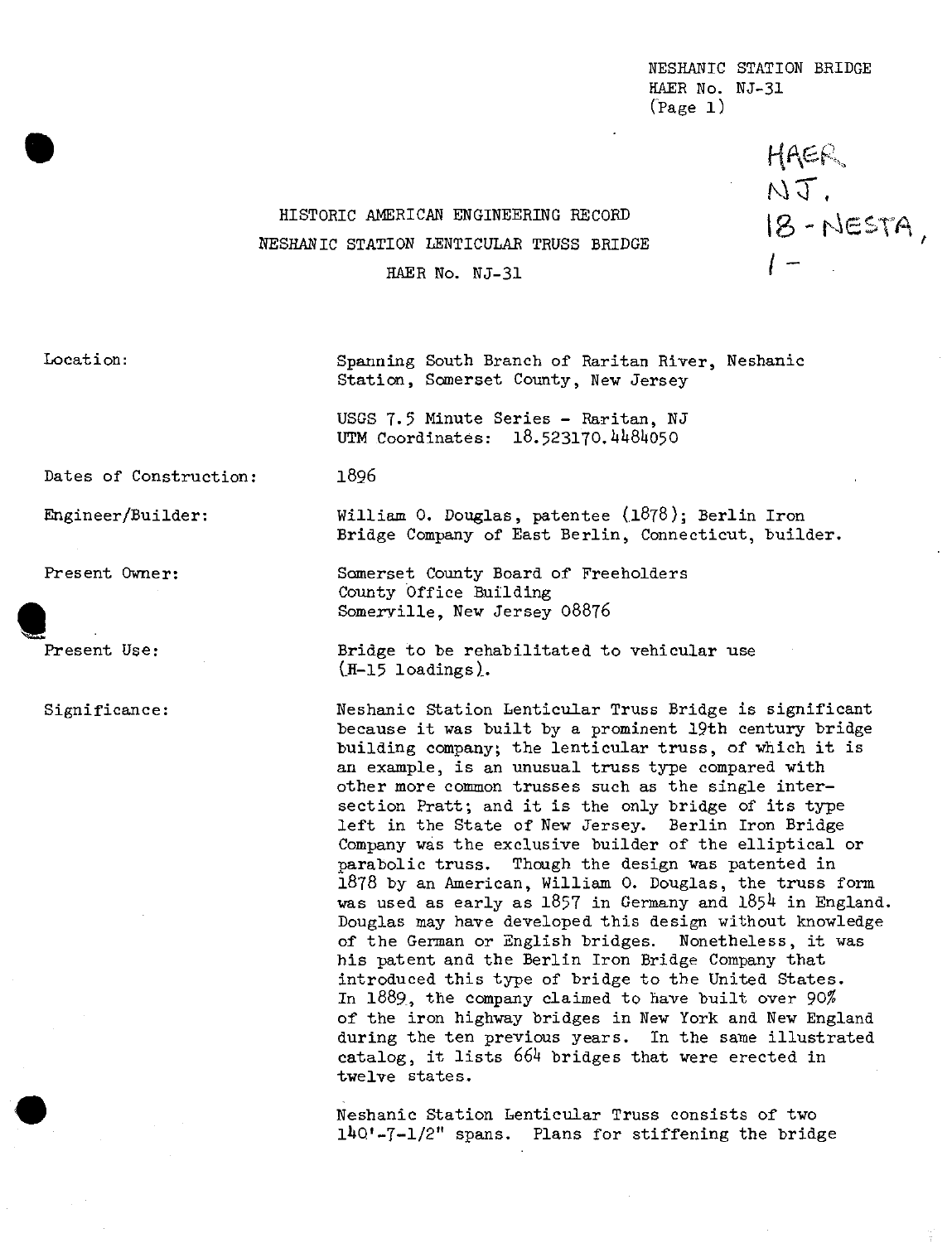NESHANIC STATION BRIDGE HAER No. NJ-31 (Page 2)

Significance, cont'd. were proposed by the Board of Freeholders in 1932. This altered the appearance of the portals and added new steel sections to other structural members, but did not significantly change the bridge's appearance, The present proposed rehabilitation will not alter the appearance either.

**•**

Transmitted by: Eric DeLony, Principal Architect, HAEK, 19.83